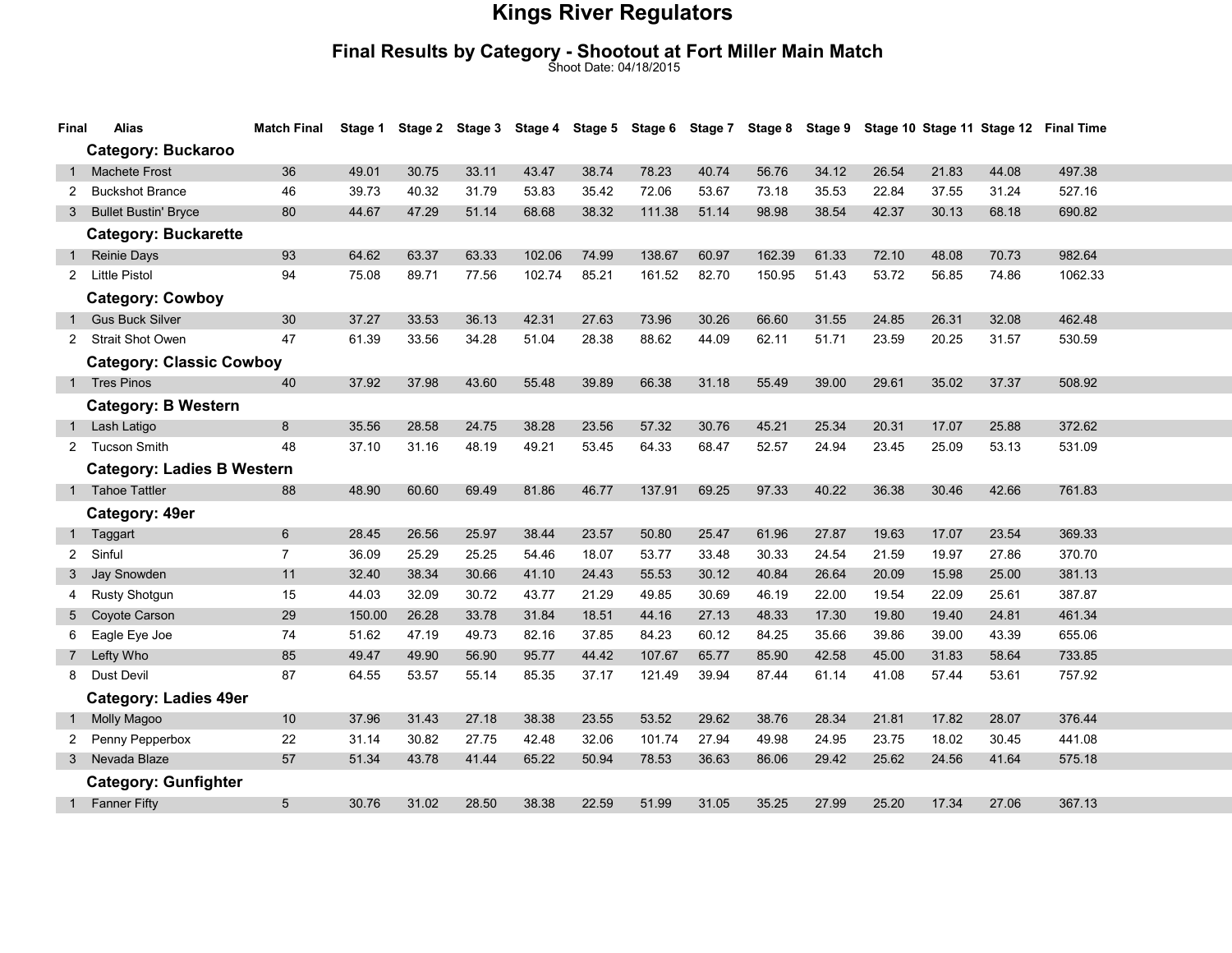# Final Results by Category - Shootout at Fort Miller Main Match Shoot Date: 04/18/2015

| Final          | Alias                                       | <b>Match Final</b> |       |        |       |       |       |        |       |        |       |       |       |       | Stage 1 Stage 2 Stage 3 Stage 4 Stage 5 Stage 6 Stage 7 Stage 8 Stage 9 Stage 10 Stage 11 Stage 12 Final Time |
|----------------|---------------------------------------------|--------------------|-------|--------|-------|-------|-------|--------|-------|--------|-------|-------|-------|-------|---------------------------------------------------------------------------------------------------------------|
|                | <b>Category: Gunfighter</b>                 |                    |       |        |       |       |       |        |       |        |       |       |       |       |                                                                                                               |
| $\mathbf{2}$   | Mescalero                                   | 27                 | 32.21 | 35.92  | 30.95 | 50.09 | 34.03 | 68.47  | 46.56 | 44.04  | 23.38 | 25.92 | 31.02 | 31.61 | 454.20                                                                                                        |
| 3              | Sawdust Kid                                 | 31                 | 36.68 | 40.28  | 38.61 | 47.10 | 35.96 | 63.00  | 51.03 | 55.36  | 27.26 | 26.18 | 21.10 | 28.82 | 471.38                                                                                                        |
| $\overline{4}$ | OI 'Dollar                                  | 55                 | 34.00 | 104.37 | 27.85 | 51.52 | 32.22 | 79.25  | 72.19 | 49.23  | 28.83 | 26.03 | 30.55 | 32.25 | 568.29                                                                                                        |
| 5              | Rocky Hill Regulator                        | 59                 | 47.28 | 53.38  | 45.27 | 56.16 | 44.24 | 89.45  | 58.41 | 65.62  | 36.02 | 30.88 | 27.04 | 37.56 | 591.31                                                                                                        |
| 6              | <b>Lizard Face</b>                          | 60                 | 60.46 | 43.74  | 68.38 | 56.95 | 34.88 | 79.85  | 34.31 | 85.85  | 32.55 | 29.93 | 37.32 | 41.40 | 605.62                                                                                                        |
| $\overline{7}$ | Colt Eastwood                               | 75                 | 58.61 | 50.56  | 48.59 | 67.43 | 39.32 | 83.16  | 48.09 | 87.82  | 48.59 | 30.57 | 30.84 | 66.07 | 659.65                                                                                                        |
| 8              | Jim Fannon the Blacksmith                   | 82                 | 55.79 | 52.99  | 54.88 | 81.63 | 46.18 | 102.44 | 55.81 | 77.44  | 55.75 | 43.65 | 32.78 | 45.46 | 704.80                                                                                                        |
|                | <b>Category: Ladies Gunfighter</b>          |                    |       |        |       |       |       |        |       |        |       |       |       |       |                                                                                                               |
| 1              | Calgary Kate                                | 26                 | 40.47 | 46.83  | 27.65 | 39.62 | 35.26 | 61.10  | 27.76 | 52.14  | 28.28 | 28.10 | 30.36 | 35.11 | 452.68                                                                                                        |
|                | 2 Lady Bulldog                              | 42                 | 41.45 | 44.78  | 35.73 | 61.25 | 40.78 | 68.27  | 37.96 | 50.33  | 37.54 | 34.48 | 24.44 | 43.63 | 520.64                                                                                                        |
|                | <b>Category: Frontier Cartridge Duelist</b> |                    |       |        |       |       |       |        |       |        |       |       |       |       |                                                                                                               |
| 1              | <b>Slick Rock Rooster</b>                   | 56                 | 50.55 | 49.66  | 52.10 | 58.91 | 38.42 | 72.42  | 38.66 | 73.56  | 32.51 | 33.11 | 30.12 | 43.27 | 573.29                                                                                                        |
| 2              | Grizzly Peak Jake                           | 63                 | 42.26 | 45.17  | 50.18 | 61.98 | 35.56 | 98.42  | 42.31 | 76.88  | 35.30 | 52.58 | 30.18 | 39.08 | 609.90                                                                                                        |
| 3              | <b>Tollhouse Tracker</b>                    | 65                 | 60.11 | 53.49  | 47.13 | 69.88 | 43.10 | 76.76  | 39.92 | 74.09  | 37.58 | 51.78 | 28.02 | 39.27 | 621.13                                                                                                        |
|                | <b>Category: Wrangler</b>                   |                    |       |        |       |       |       |        |       |        |       |       |       |       |                                                                                                               |
| 1              | <b>Icarus Frost</b>                         | $\overline{2}$     | 28.51 | 26.49  | 25.15 | 33.97 | 20.25 | 46.51  | 27.74 | 38.84  | 20.09 | 17.32 | 14.12 | 27.42 | 326.41                                                                                                        |
| 2              | <b>Big Bad Blaine</b>                       | 4                  | 27.45 | 26.51  | 29.79 | 34.80 | 23.64 | 50.19  | 26.52 | 47.08  | 21.39 | 30.23 | 15.57 | 27.79 | 360.96                                                                                                        |
| 3              | Grubster                                    | 20                 | 35.61 | 36.51  | 24.77 | 71.31 | 20.88 | 50.15  | 34.55 | 44.03  | 19.44 | 26.40 | 21.32 | 30.26 | 415.23                                                                                                        |
| 4              | Till M. Under                               | 25                 | 44.04 | 33.42  | 43.30 | 50.82 | 24.11 | 62.81  | 32.61 | 56.39  | 24.44 | 27.69 | 18.79 | 32.64 | 451.06                                                                                                        |
| 5              | Jokers Wild                                 | 44                 | 32.76 | 43.89  | 35.78 | 53.15 | 27.10 | 64.95  | 36.21 | 76.98  | 49.11 | 23.92 | 28.66 | 49.73 | 522.24                                                                                                        |
|                | <b>Category: Lady Wrangler</b>              |                    |       |        |       |       |       |        |       |        |       |       |       |       |                                                                                                               |
| 1              | B. Haven Badly                              | 41                 | 37.84 | 40.50  | 34.21 | 54.67 | 34.38 | 80.78  | 45.83 | 59.57  | 38.50 | 33.52 | 25.19 | 33.98 | 518.97                                                                                                        |
|                | <b>Category: Senior Duelist</b>             |                    |       |        |       |       |       |        |       |        |       |       |       |       |                                                                                                               |
| $\mathbf{1}$   | Coal Train                                  | 14                 | 33.92 | 32.05  | 25.94 | 42.35 | 30.43 | 55.31  | 29.07 | 38.44  | 24.96 | 23.56 | 21.01 | 30.38 | 387.42                                                                                                        |
| 2              | Two Fingers Slim                            | 51                 | 37.01 | 40.22  | 41.29 | 75.23 | 33.74 | 63.59  | 44.47 | 71.96  | 29.33 | 32.38 | 23.17 | 46.87 | 539.26                                                                                                        |
| 3              | Two Toe Bill Quickshot                      | 52                 | 47.11 | 36.18  | 42.79 | 80.61 | 34.97 | 71.82  | 48.91 | 63.98  | 29.14 | 25.09 | 23.27 | 37.21 | 541.08                                                                                                        |
| 4              | De Sabla Don                                | 54                 | 43.47 | 52.17  | 42.23 | 52.88 | 42.43 | 76.11  | 48.16 | 65.47  | 35.17 | 33.66 | 26.18 | 43.36 | 561.29                                                                                                        |
| 5              | Levi Longneck                               | 67                 | 61.53 | 57.01  | 54.87 | 65.11 | 49.17 | 100.45 | 52.06 | 56.18  | 35.25 | 32.54 | 30.79 | 40.11 | 635.07                                                                                                        |
| 6              | Mad Trapper of Rat River                    | 69                 | 58.92 | 50.14  | 63.92 | 62.64 | 37.47 | 78.88  | 59.67 | 78.26  | 33.13 | 31.64 | 38.72 | 43.85 | 637.24                                                                                                        |
| $7^{\circ}$    | <b>Utah Blaine</b>                          | 89                 | 61.84 | 56.48  | 50.29 | 89.90 | 56.78 | 92.20  | 81.79 | 109.43 | 42.56 | 46.80 | 34.99 | 49.80 | 772.86                                                                                                        |
|                | <b>Category: Ladies Duelist</b>             |                    |       |        |       |       |       |        |       |        |       |       |       |       |                                                                                                               |
| 1              | Querida                                     | 68                 | 42.01 | 41.15  | 39.60 | 47.69 | 42.83 | 66.70  | 44.55 | 170.00 | 28.09 | 46.23 | 23.03 | 43.27 | 635.15                                                                                                        |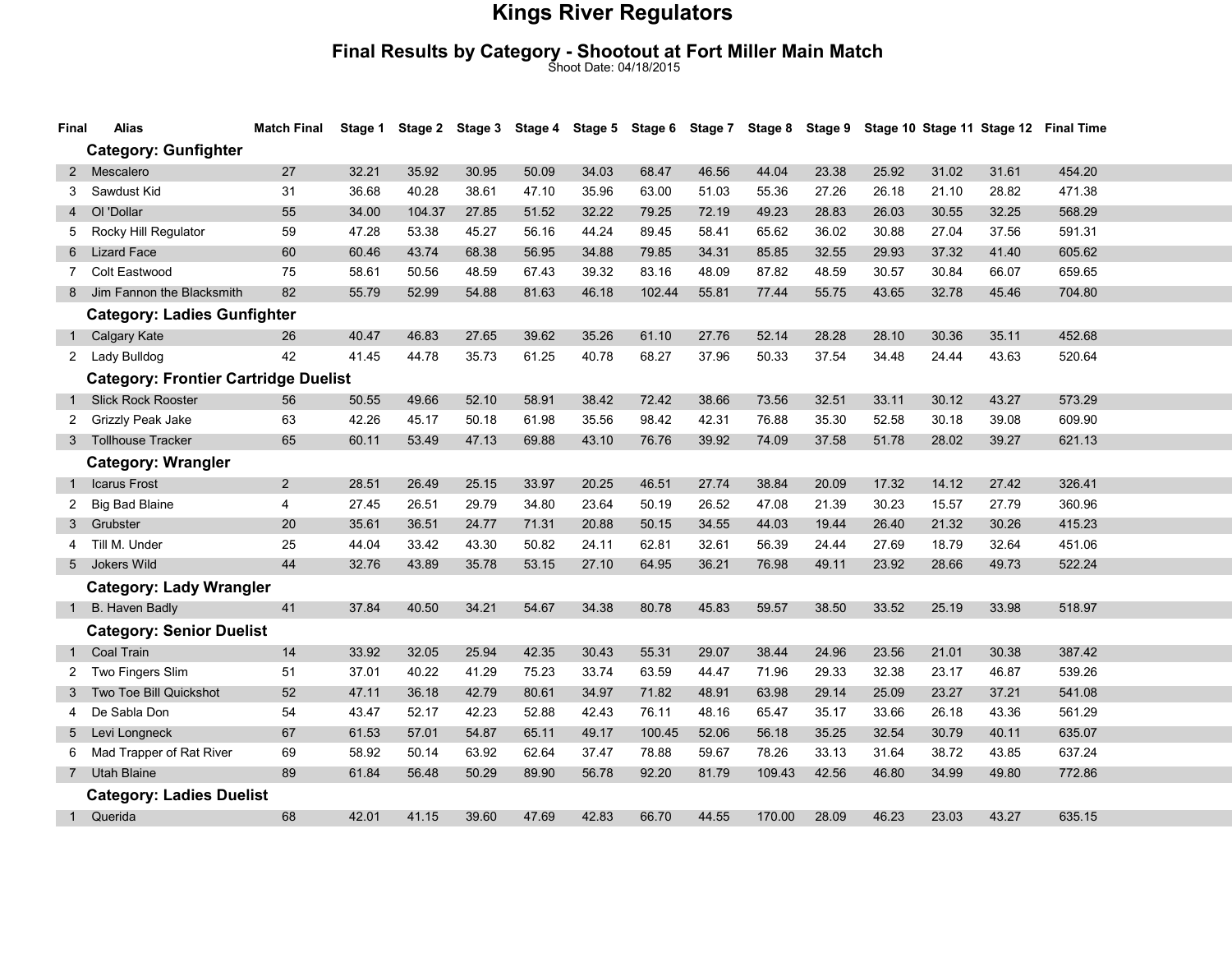# Final Results by Category - Shootout at Fort Miller Main Match Shoot Date: 04/18/2015

| Final                               | <b>Alias</b>                   | <b>Match Final</b> | Stage 1 |       |       | Stage 2 Stage 3 Stage 4 |       | Stage 5 Stage 6 Stage 7 |        | Stage 8 | Stage 9 |       |       |        | Stage 10 Stage 11 Stage 12 Final Time |
|-------------------------------------|--------------------------------|--------------------|---------|-------|-------|-------------------------|-------|-------------------------|--------|---------|---------|-------|-------|--------|---------------------------------------|
| <b>Category: Ladies Duelist</b>     |                                |                    |         |       |       |                         |       |                         |        |         |         |       |       |        |                                       |
|                                     | 2 Miss Barah Lee Misditt       | 72                 | 62.52   | 56.35 | 51.80 | 55.16                   | 48.03 | 84.16                   | 56.70  | 77.77   | 37.62   | 41.46 | 29.23 | 44.15  | 644.95                                |
| <b>Category: Frontier Cartridge</b> |                                |                    |         |       |       |                         |       |                         |        |         |         |       |       |        |                                       |
| $\mathbf{1}$                        | Snakebite                      | 21                 | 31.93   | 26.46 | 26.01 | 39.04                   | 22.77 | 60.27                   | 28.74  | 62.35   | 20.60   | 24.20 | 35.94 | 37.11  | 415.42                                |
| 2                                   | <b>Trapper McDaniel</b>        | 34                 | 37.35   | 41.33 | 44.50 | 55.18                   | 27.69 | 70.99                   | 33.35  | 47.08   | 38.50   | 29.04 | 24.38 | 30.52  | 479.91                                |
| 3 <sup>1</sup>                      | Fargo                          | 84                 | 60.34   | 53.21 | 54.06 | 76.16                   | 47.49 | 106.08                  | 52.02  | 77.85   | 48.78   | 76.07 | 29.90 | 49.73  | 731.69                                |
| <b>Category: Senior</b>             |                                |                    |         |       |       |                         |       |                         |        |         |         |       |       |        |                                       |
| $\mathbf{1}$                        | El Lazo                        | $\mathbf{1}$       | 27.42   | 22.06 | 19.88 | 36.29                   | 21.27 | 41.16                   | 33.77  | 37.88   | 26.75   | 16.79 | 16.83 | 22.64  | 322.74                                |
| $\overline{2}$                      | <b>Bulldog Ric</b>             | 9                  | 30.67   | 32.86 | 30.50 | 37.17                   | 22.58 | 49.93                   | 31.02  | 49.91   | 22.29   | 20.09 | 19.55 | 27.90  | 374.47                                |
| 3                                   | Rum Walker                     | 13                 | 32.29   | 29.14 | 27.55 | 37.90                   | 23.40 | 56.89                   | 37.12  | 45.51   | 24.84   | 21.35 | 19.99 | 28.30  | 384.28                                |
| 4                                   | Snap Shot Dualin               | 17                 | 33.19   | 28.16 | 25.51 | 43.66                   | 24.00 | 50.58                   | 36.63  | 37.66   | 27.68   | 23.94 | 40.95 | 30.25  | 402.21                                |
| 5                                   | Jimmy Frisco                   | 23                 | 39.10   | 35.70 | 30.14 | 48.76                   | 28.80 | 65.06                   | 29.50  | 53.16   | 29.26   | 27.07 | 23.00 | 32.55  | 442.10                                |
| 6                                   | Kaweah Kid                     | 24                 | 37.47   | 30.03 | 32.05 | 43.64                   | 27.43 | 54.45                   | 53.91  | 46.34   | 46.11   | 28.56 | 19.29 | 29.95  | 449.23                                |
| $7^{\circ}$                         | <b>Tracy James</b>             | 28                 | 39.60   | 31.55 | 34.91 | 44.15                   | 38.45 | 66.25                   | 37.51  | 61.43   | 30.09   | 22.94 | 21.92 | 29.08  | 457.88                                |
| 8                                   | Horned Toad Tom                | 45                 | 35.11   | 28.70 | 27.14 | 36.78                   | 22.46 | 66.22                   | 26.15  | 61.81   | 150.00  | 23.23 | 20.97 | 27.30  | 525.87                                |
| 9                                   | Shasta                         | 62                 | 52.35   | 48.21 | 42.95 | 66.89                   | 43.12 | 99.74                   | 44.73  | 78.93   | 34.17   | 31.01 | 28.41 | 39.32  | 609.83                                |
|                                     | 10 Tex Wayland                 | 66                 | 53.45   | 37.07 | 47.37 | 51.72                   | 26.70 | 79.94                   | 56.14  | 64.40   | 24.63   | 21.89 | 18.06 | 150.00 | 631.37                                |
|                                     | <b>Category: Ladies Senior</b> |                    |         |       |       |                         |       |                         |        |         |         |       |       |        |                                       |
| $\mathbf{1}$                        | <b>Bella Coola</b>             | 38                 | 34.94   | 44.74 | 30.89 | 54.63                   | 39.80 | 68.18                   | 55.96  | 62.02   | 30.40   | 23.97 | 22.78 | 37.12  | 505.43                                |
| 2                                   | Meaner N Me                    | 70                 | 57.60   | 56.56 | 59.31 | 63.07                   | 36.32 | 84.58                   | 45.16  | 79.90   | 32.46   | 52.78 | 33.38 | 41.63  | 642.75                                |
| 3                                   | <b>Great Speckled Body</b>     | 71                 | 48.24   | 46.19 | 64.18 | 64.88                   | 36.25 | 98.80                   | 48.91  | 90.76   | 34.56   | 42.01 | 29.61 | 39.69  | 644.08                                |
| 4                                   | Lap Dog                        | 78                 | 58.39   | 46.27 | 65.66 | 64.09                   | 44.70 | 101.70                  | 48.36  | 97.04   | 37.35   | 34.44 | 28.33 | 49.87  | 676.20                                |
| 5 <sub>5</sub>                      | Fox                            | 79                 | 47.68   | 42.93 | 57.27 | 75.14                   | 39.83 | 111.72                  | 57.67  | 109.54  | 35.27   | 42.88 | 32.10 | 37.44  | 689.47                                |
| <b>Category: Silver Senior</b>      |                                |                    |         |       |       |                         |       |                         |        |         |         |       |       |        |                                       |
| 1                                   | <b>Bucket of Blood</b>         | 12                 | 33.03   | 32.99 | 26.04 | 43.07                   | 25.33 | 60.70                   | 27.93  | 41.29   | 26.38   | 21.99 | 19.09 | 25.43  | 383.27                                |
| 2                                   | Sutter Lawman                  | 16                 | 32.64   | 30.75 | 35.25 | 47.92                   | 25.13 | 54.88                   | 30.97  | 39.62   | 26.26   | 23.81 | 18.94 | 27.67  | 393.84                                |
| 3                                   | <b>Warthog Red</b>             | 18                 | 36.35   | 31.19 | 28.79 | 45.15                   | 29.39 | 57.45                   | 37.66  | 40.90   | 25.00   | 22.55 | 21.38 | 27.21  | 403.02                                |
| 4                                   | Sam Ootie                      | 19                 | 32.55   | 33.23 | 28.25 | 49.31                   | 23.16 | 64.27                   | 24.62  | 48.79   | 23.61   | 32.77 | 23.95 | 29.52  | 414.03                                |
| 5                                   | Salinas Cowboy                 | 33                 | 40.65   | 35.62 | 38.97 | 48.43                   | 31.05 | 65.83                   | 50.89  | 50.54   | 30.81   | 24.97 | 23.97 | 37.33  | 479.06                                |
| 6                                   | Reno Slim                      | 35                 | 34.44   | 29.75 | 33.03 | 48.72                   | 24.59 | 55.46                   | 49.66  | 47.95   | 58.92   | 59.57 | 19.12 | 32.12  | 493.33                                |
| $\overline{7}$                      | Sierra Rider                   | 49                 | 31.94   | 35.95 | 33.13 | 40.65                   | 30.58 | 76.08                   | 140.00 | 53.43   | 21.08   | 20.12 | 17.78 | 30.64  | 531.38                                |
| 8                                   | <b>Ruthless Ray</b>            | 50                 | 46.94   | 44.71 | 41.08 | 53.33                   | 36.36 | 75.43                   | 45.09  | 61.20   | 32.12   | 29.17 | 28.27 | 37.74  | 531.44                                |